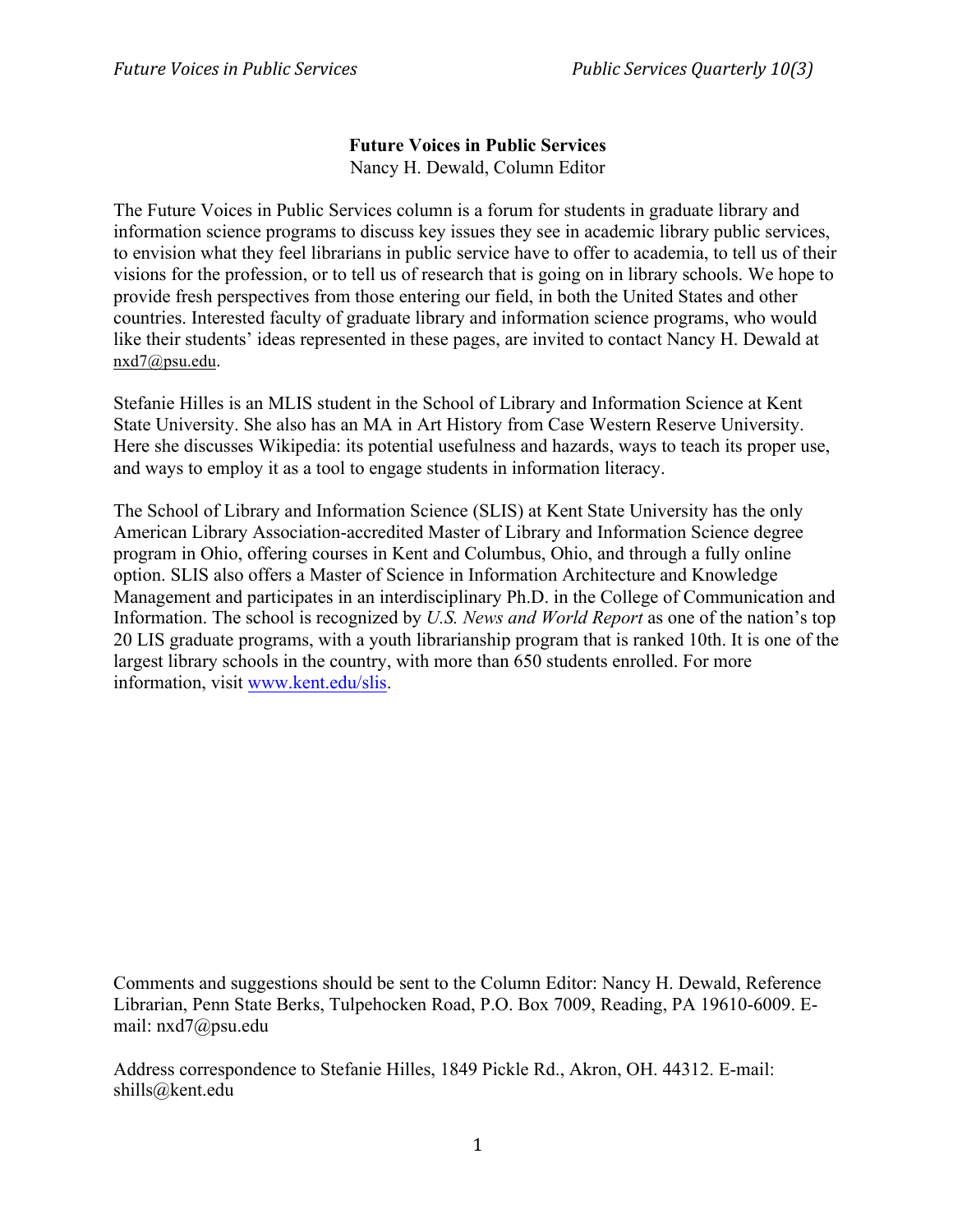## **To Use or Not to Use? The Credibility of Wikipedia** Stefanie Hilles Kent State University

The Internet has fundamentally altered the way we interact with the world. It's been said so often, the words have lost their impact, becoming a cliché. Gone are the days of going to the library to retrieve information from the card catalogue. Today, we have a surplus of information at our fingertips that can be accessed from virtually anywhere at any time. Jones and Fox's (2009) and Rainie, Estabrooke, and Witt's (2007) studies demonstrate that adults are increasingly relying on the Internet as a primary information source. As a result of the Internet's omnipresence, R. David Lankes (2008) argued our society now has an "underlying paradox where users are simultaneously more responsible for information decisions, while also more dependent on the providers of that information and the tools used to manipulate that information" (p. 671). Ideas of credibility and authority are intertwined with this statement. If users are more responsible for their information decisions, they need to be able to judge authority and credibility accurately. Users are also making information decisions by contributing to the participatory nature of Web 2.0, causing a phenomenon known as the 'wisdom of crowds' where authority is decentralized from the experts and majority rules (Abilock, 2012). However, users are also more dependent on the authority and credibility of Internet resources for their information. This paper will investigate these ideas in relationship to Wikipedia, the encyclopedia anyone can edit. Once the bane of every teacher's existence, Wikipedia can play a part in the research process. The fact is our society uses Wikipedia. Instead of denying its value, librarians should change their policies on Wikipedia and teach people how to use it responsibly and appropriately as part of information literacy.

Wikipedia has been described as "represent[ing] the worst of how the Internet has dumbed down the research process, with its easily accessible but unsubstantiated (if not downright false) information on almost any topic" the citation of which, "amounts to a mockery of legitimate inquiry" (Crovitz & Smoot, 2009, p. 91). Since its inception in 2001, Wikipedia has been banned as a source for serious scholarly inquiry because anyone can edit it, opening the site to problems with misinformation and outright vandalism. Serious journalists typically don't use it as a source (Shaw, 2008) and professors don't allow its use in the classroom. One school librarian went so far as to create "Just Say 'No' to Wikipedia" posters for the library to get the point across, and satirist Stephen Colbert encouraged people to put false information on Wikipedia to explore its 'wikiality' (Crovitz & Smoot, 2009). In some ways, the message seems to have come across loud and clear. Kubiszeqski, Noordewier and Costanza (2010) ran a study in which they asked college students and faculty to rate the credibility of different articles in encyclopedias. Users rated entries in both Wikipedia and *Encyclopedia of Earth* as less trustworthy in comparison to *Encyclopedia Britannica*, even when the content of the articles was exactly the same.

Despite these issues, statistics show that people use Wikipedia frequently as an information source. Over one-third of the American public visit annually, making Wikipedia one of the ten most popular sites on the Internet, almost ubiquitously appearing in the top results of any Google search (Miller & Murray, 2010). In their study on college students, Head and Eisenberg (2010) found that 52% of those surveyed used Wikipedia frequently, even if they had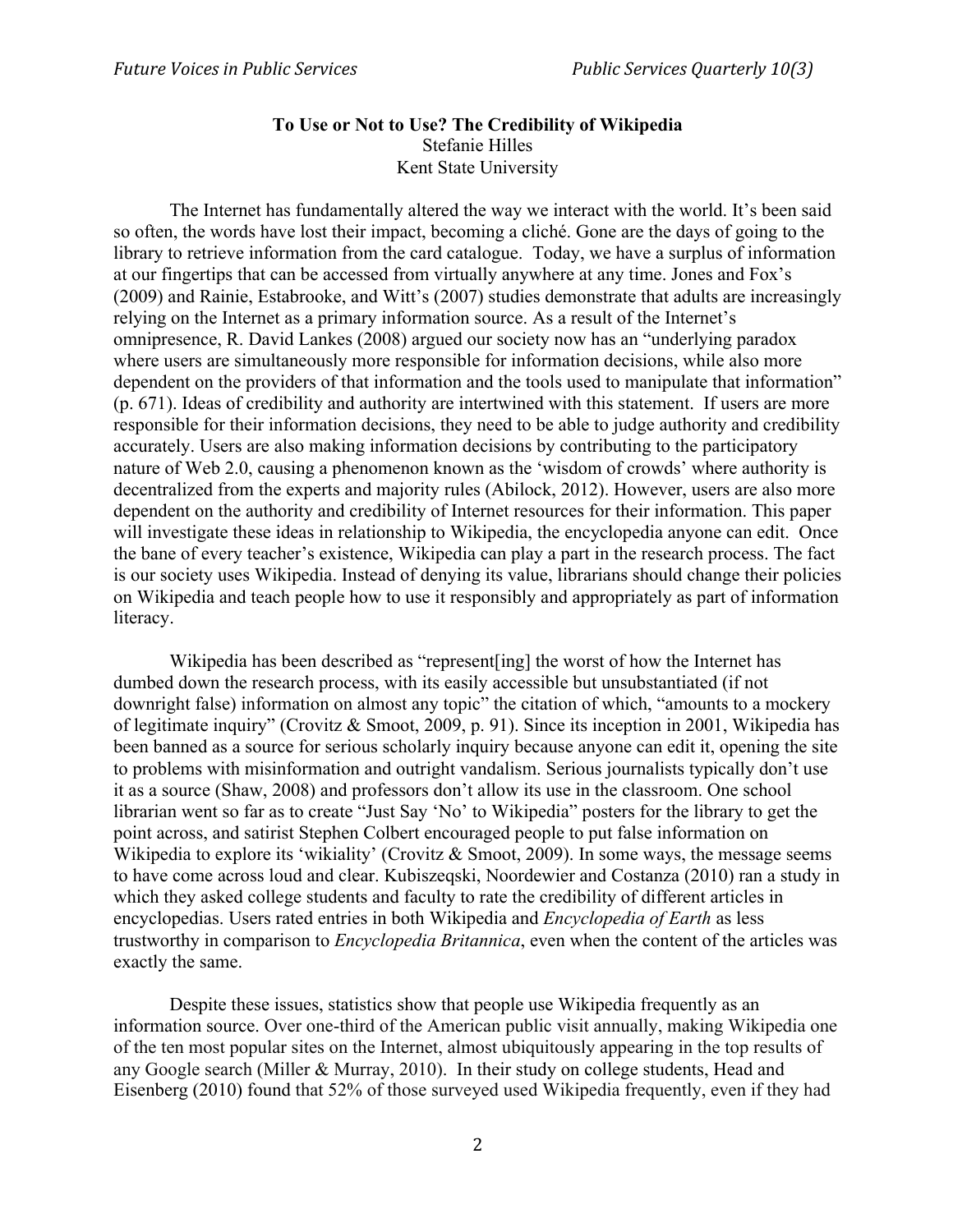been warned against its use by professors. As Garfinkel (2008) observes, "…if the stuff in Wikipedia didn't seem 'true enough,' to most readers, they wouldn't keep coming back to the website" (p. 84).

The accuracy and credibility of Wikipedia in our society is being reevaluated. In 2005, *Nature* published Giles' often-cited study comparing Wikipedia to *Encyclopedia Britannica*. Rather shockingly, and much to *Encyclopedia Britannica*'s dismay, Wikipedia's reliability was found to be on par with *Encyclopedia Britannica*. The average science entry in Wikipedia was found to have four errors, while *Encyclopedia Britannica* was found to have three (Giles, 2005). Crovitz and Smoot (2009), both educators, describe Wikipedia as the equivalent of "the encyclopedias of yore" when it comes to basic information (p. 93) and detail numerous ways Wikipedia can be used in classrooms. Shaw (2008) notes that while the mainstream media generally do not cite Wikipedia, its use is becoming more common as a tool for gathering background information within the field. Head and Eisenberg's (2010) study also found that students use Wikipedia for basic facts and background information, but recognize its limitations as a source. Seventy percent of students used Wikipedia at the beginning of the research process. Only 2% used it toward the end. Biddix, Chung and Park's (2011) study substantiated these findings when they discovered college students use Wikipedia to be a pre-research tool. Clearly, students don't see Wikipedia as the be-all-and-end-all of their research process the way teachers once feared. Even our legal system is reassessing Wikipedia's reliability (Miller & Murray, 2010). If we allow Wikipedia in our courts, we cannot deny its use elsewhere.

Miller and Murray (2010) set an important precedent by laying out clear and convincing rules for establishing credibility when citing Wikipedia, or the 'wisdom of crowds,' in court cases. Wikipedia is found to be reliable when "consensus itself is at issue, the information is generally known, or the content is easily verifiable" (p. 644). On the other hand, Wikipedia is found unreliable when it comes to topics requiring an expert for explanation or that are controversial in nature, like the issue of climate change. They note biographies are at a higher risk for bias than other topics and that facts that are difficult to verify are also suspect. These rules can be applied to using Wikipedia in general.

The main danger with allowing the use of Wikipedia as part of the research process is that people will get their information wrong. However, the best way to deal with this problem is not to disallow the use of Wikipedia. People are in the habit of utilizing Wikipedia, whether they are 'allowed to' or not. Instead, information literacy classes should include lessons on Wikipedia so people know how to use it appropriately and responsibly. This can be achieved, in part, by following Miller and Murray's rules. Allowing Wikipedia to be used for basic facts, general knowledge, and easily verifiable content makes sense. Information gained can be checked for accuracy by triangulation with other reliable sources. Subjects that require an expert or facts that are not generally known, biographical details, and controversial subjects are best investigated through traditional scholarly sources. Moreover, Wikipedia offers other benefits to the user. Sometimes, it really is the best source. It can be published in real time and it often covers topics conventional encyclopedias leave out. One journalist recounted the time he used Wikipedia for the definition of 'turducken' a dish consisting of a turkey stuffed with a duck that has been stuffed with a chicken, rightly noting, "Britannica doesn't cover that nonsense" (Shaw, 2008, p. 42). Miller and Murray (2010) note Wikipedia's usefulness for defining slang in court.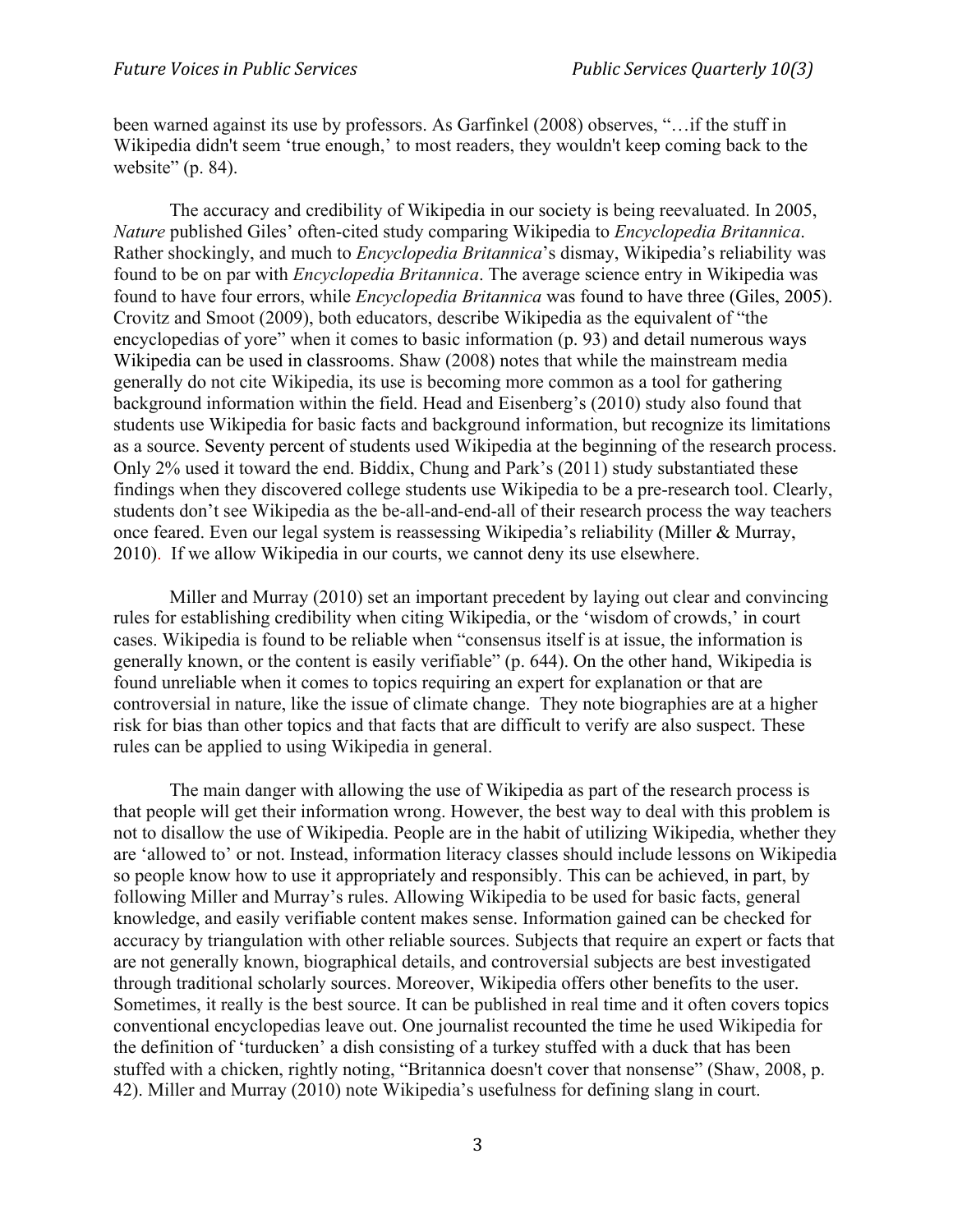Although Wikipedia warns information seekers against using it as a primary source, it has instituted policies on the writing and editing of articles in an attempt to assure users of credibility (Miller & Murray, 2010). As of 2003, Wikipedia has had three main policies: verifiability, in that Wikipedia articles should cite reliable sources, no original research, and neutral point of view (Garfinkel, 2008). In addition, Wikipedia documents every edit and makes them available to users. Changes can be viewed by clicking the 'view history' tab at the top of the page. Under the 'talk' tab, users and editors can discuss the article and see its grade on the Wikipedia quality scale. These measures can assist the user in determining credibility. If an article is vandalized too many times, only approved editors can modify content, another way Wikipedia attempts to maintain authority (Miller & Murray, 2010). Since Wikipedia articles also cite their sources, an article can be used to find traditional scholarly resources for further research.

Wikipedia does have its downfalls. A major drawback mentioned in the Giles' (2005) *Nature* study is the site's readability. Reviewers agreed their assigned Wikipedia article often suffered from poor writing quality and lack of structure, resulting in confusing entries (Giles, 2005). These complaints are valid. In surveying articles relating to my own expertise, modern and contemporary art history, I found some articles to be lacking in quality when it came to writing. I also found that important content was missing. Another legitimate complaint against Wikipedia is made by Garfinkel when he states, "What makes a fact or statement fit for inclusion [in Wikipedia] is that it appeared in some other publication—ideally, one that is in English and is available for free online" (p. 85). In my experience, the site is too heavy handed in its citation of the *New York Times* in artists' articles at the expense of other resources. There is also a sharp contrast in quality between articles. An article on one artist might be exceptionally detailed and authoritative while another lacks information. Users should be aware of these deficiencies.

If we deem Wikipedia an acceptable source under certain circumstances, the responsible use of Wikipedia must be taught to students as part of information literacy. Wikipedia instruction goes beyond teaching Miller and Murray's rules for when it is acceptable to use Wikipedia, Wikipedia instruction supports students' information literacy skills. According to Maehre (2009), the question of whether or not Wikipedia should be an acceptable source boils down to two dichotomies, "students learning by engaging in a process versus students producing a product, and students thinking individually and evaluating versus students as following rules" (p. 229). Not only can Wikipedia be a valid source but the determination of whether or not Wikipedia is a valid source in a given circumstance encourages critical thinking skills, critical reading skills, and information literacy skills that will benefit students far beyond the classroom (Maehre, 2009). By allowing for the option of Wikipedia after proper instruction, students learn how to determine the best source for a given situation. Moreover, students learn how to determine credibility (Maehre, 2009). The 'talk' tab is also of great interest to Maehre, who notes the content, which details the discussions surrounding the article, is valuable for showing students how knowledge is created.

Crovitz and Smoot (2009) also place emphasis on Wikipedia as a tool to teach students how to determine credibility and engage with a text critically. They argue that wikis change the reader/writer relationship by taking away some of the writer's privilege and authority.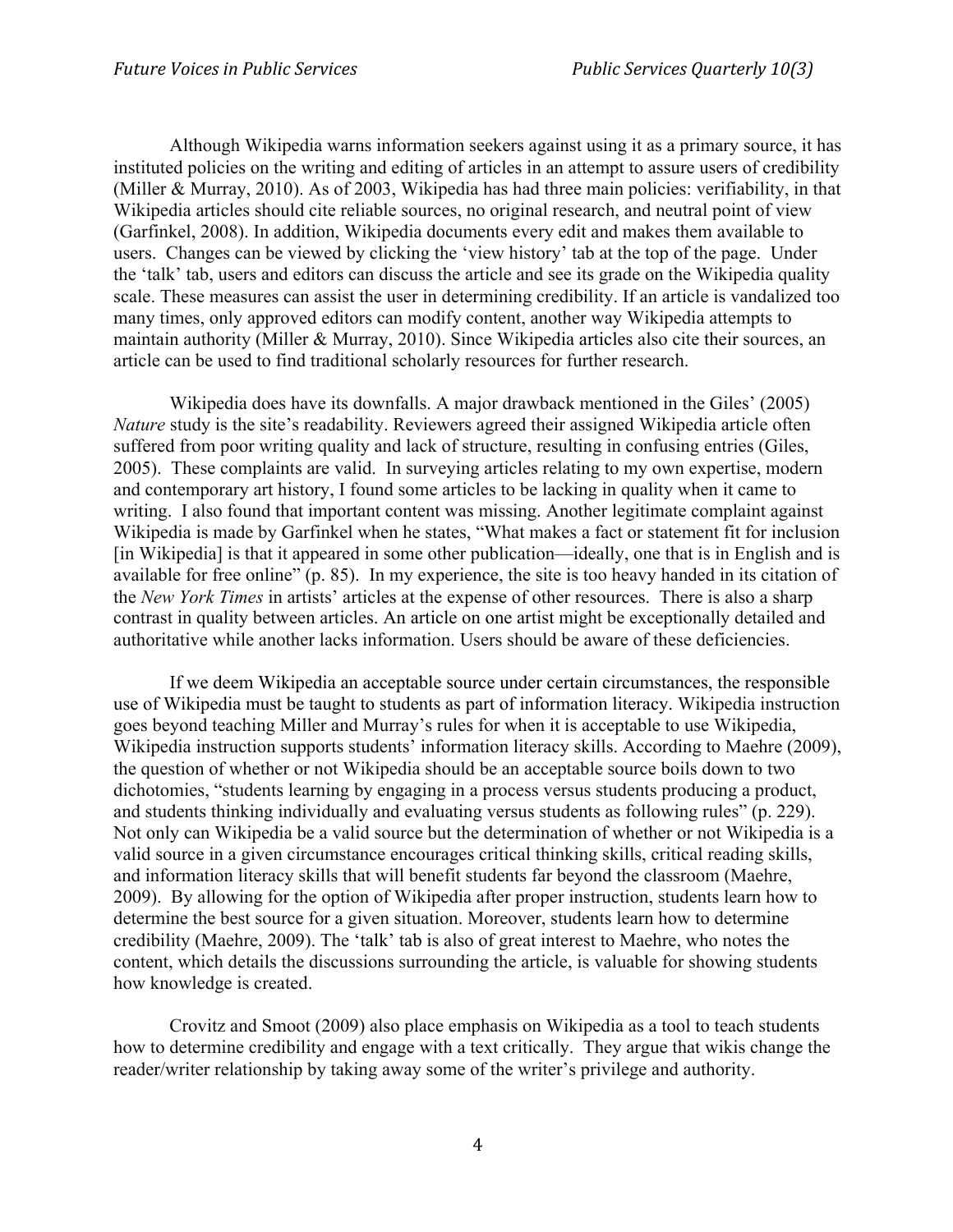"Readers (who may also be writers) are expected to act critically by evaluating assumptions, evidence, and context in order to measure worth and (possibly) respond. Writers (who are likewise readers) must in return expect to justify, support, and document their statements, as well as to engage with the questions and critique of readers" (p. 95).

The use of Wikipedia can teach students to engage with texts and information on a critical level absent from traditional print encyclopedias (Crovitz & Smoot, 2009). Denying students the use of Wikipedia, however, does not teach them anything.

So, how can a librarian begin to use Wikipedia to teach information literacy? The first step is to become acquainted with the site's tools (Crovitz & Smoot, 2009; Jennings, 2008; Lamb & Johnson, 2013). These tools should be taught to students and can be exploited for assignments (Crovitz & Smoot, 2009; Jennings, 2008; Lamb & Johnson, 2013). As mentioned, the 'talk' tab and the 'view history' tab can be used to determine credibility. The 'Wikipedia:About' page details how articles can be edited or contributed to the site and the 'Wikipedia:Community Portal' names specific articles that need improvement. These pages will prove valuable for planning student assignments and exercises (Crovitz & Smoot, 2009; Jennings, 2008; Lamb & Johnson, 2013).

Lamb and Johnson (2013) elucidate twelve possible ways Wikipedia can be employed by instructors to further students' information literacy skills: use Wikipedia, where students learn about the parts of Wikipedia and its function as an encyclopedia; evaluate and rate an article, where students determine an article's validity; cross reference, where students look up articles with missing links to other Wikipedia articles; add citations, where students can improve an article by adding sources; adopt an article, where students expand upon a Wikipedia entry; create an article, where students suggest new articles to Wikipedia; create video content, where students film article content; join a WikiProjects program, where students can work with others across the globe editing content; seek assistance, where students are paired with experienced Wikipedia contributors; use Wikimedia sister projects, where students learn about Wikimedia Commons, Wikiversity, and Wikibooks; become a Wikipedian, where students author their own article; and get connected, where students subscribe to the Wikimedia blog to keep abreast of current Wikimedia happenings. These suggestions are flexible, can easily be applied to any subject, and can be done singularly or in conjunction with one another for a larger project. More importantly, they teach students valuable information literacy skills like determining credibility.

Wikipedia is here to stay and the reality is that people use it regularly. Instead of vilifying the site as symptomatic of the degeneration of society, we should realize that Wikipedia is indeed 'good enough' when it comes to basic facts and information as described by Miller and Murray. As such, the proper use of Wikipedia should be taught as part of information literacy. In addition to its legitimacy as a source, Wikipedia makes an excellent tool for teaching information literacy. Since the dawn of time, humans have been forced to decide whether information is credible or not. Wikipedia is no different. By bringing Wikipedia into the classroom as both a respectable source and a teaching tool, instructors prepare their students to be smart consumers of information.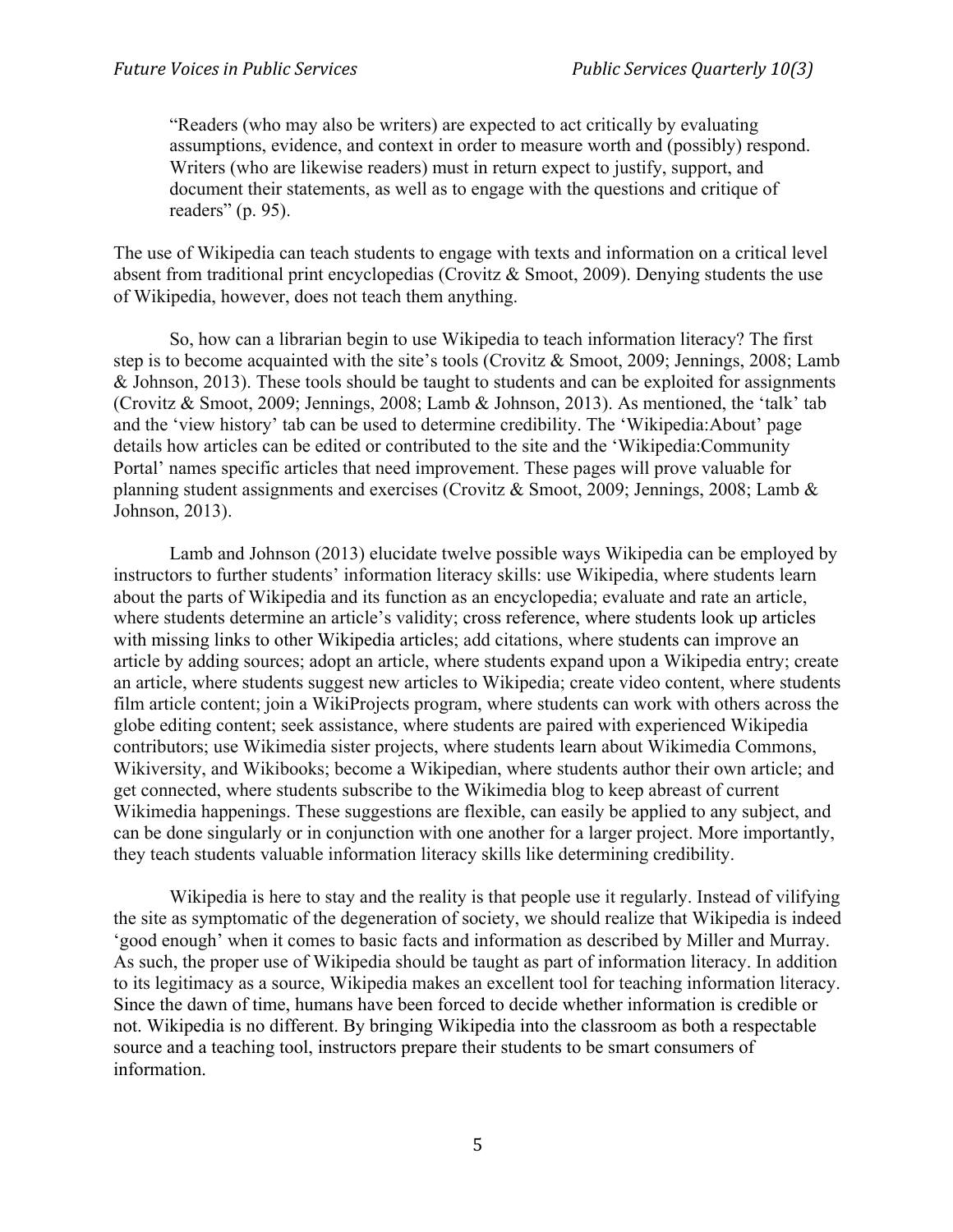## References

Abilock, D. (2012). True--or not? *Educational Leadership*, *69*(6), 70–74.

- Biddix, J. P., Chung, C. J., & Park, H. W. (2011). Convenience or credibility? A study of college student online research behaviors. *The Internet and Higher Education*, *14*(3), 175-182. doi:10.1016/j.iheduc.2011.01.003
- Crovitz, D., & Smoot, W. S. (2009). Wikipedia: Friend, not foe. *The English Journal*, *98*(3), 91– 97.
- Garfinkel, S. L. (2008). Wikipedia and the meaning of truth. *Technology Review*, *111*(6), 84–86.
- Giles, J. (2005). Internet encyclopaedias go head to head. *Nature*, *438*(7070), 900–901. doi:10.1038/438900a
- Head, A. J., & Eisenberg, M. B. (2010). How today's college students use Wikipedia for courserelated research. *First Monday*, *15*(3). doi:10.5210/fm.v15i3.2830
- Jennings, E. (2008). Using Wikipedia to teach information literacy. *College & Undergraduate Libraries*, *15*(4), 432–437. doi:10.1080/10691310802554895
- Jones, S., & Fox, S. (2009). Generations online in 2009. *Pew Internet & American Life Project*. Retrieved from http://www.pewinternet.org/2009/01/28/generations-online-in-2009/
- Kubiszewski, I., Noordewier, T., & Costanza, R. (2011). Perceived credibility of internet encyclopedias. *Computers & Education*, *56*(3), 659–667. doi:10.1016/j.compedu.2010.10.008
- Lamb, A., & Johnson, L. (2013). Wicked or wonderful: Revisiting Wikipedia. *Teacher Librarian*, *40*(4), 68–73.
- Lankes, R. D. (2008). Credibility on the internet: Shifting from authority to reliability. *Journal of Documentation*, *64*(5), 667–686. doi:10.1108/00220410810899709
- Maehre, J. (2009). What it means to ban Wikipedia. *College Teaching*, *57*(4), 229–236. doi:10.1080/87567550903218711
- Miller, J. C., & Murray, H. B. (2010). Wikipedia in court: When and how citing Wikipedia and other consensus websites is appropriate. *St. John's Law Review*, *84*(2), 633–656. Retrieved from http://scholarship.law.stjohns.edu/lawreview/vol84/iss2/2/